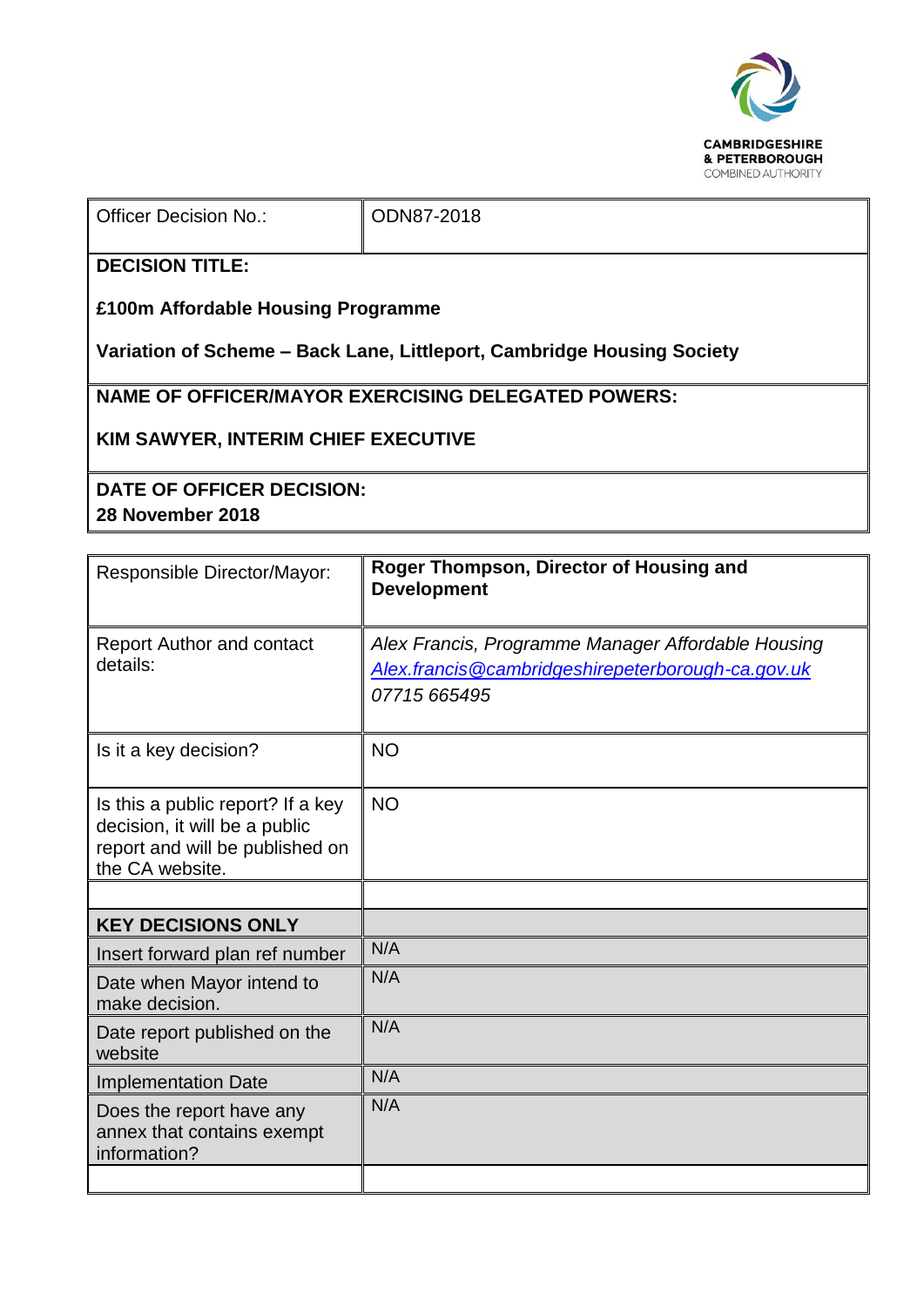

| Decision taken                | Please provide the exact details of the decision taken.                                                                                                                                                                                                                                                                                        |
|-------------------------------|------------------------------------------------------------------------------------------------------------------------------------------------------------------------------------------------------------------------------------------------------------------------------------------------------------------------------------------------|
|                               | The Interim Chief Executive agreed to                                                                                                                                                                                                                                                                                                          |
|                               | (a) Vary the terms of funding for the following scheme                                                                                                                                                                                                                                                                                         |
|                               | "Back Lane, Littleport, East Cambridgeshire" being<br>delivered by Cambridge Housing Society.                                                                                                                                                                                                                                                  |
|                               | Specifically to change the number and tenure of units<br>funded to 5 homes for Shared Ownership only, for a total<br>grant of £97,500                                                                                                                                                                                                          |
|                               | within the CPCA Affordable Housing Programme with effect from<br>the date of decision.                                                                                                                                                                                                                                                         |
|                               | No other aspects of the scheme or agreement to change.                                                                                                                                                                                                                                                                                         |
|                               |                                                                                                                                                                                                                                                                                                                                                |
| Authorisation (delete as      | This decision has been taken under:                                                                                                                                                                                                                                                                                                            |
| appropriate)                  | Delegated authority to the Chief Executive from the CA Board<br>dated the 26 <sup>th</sup> July 2018 (See below)                                                                                                                                                                                                                               |
| <b>Background Information</b> | Littleport was approved as one of the first group of 'Quick Win'<br>schemes within the £100 million Affordable Housing Programme<br>on 26 July 2017, and a funding agreement was signed on $8th$ May<br>2018.                                                                                                                                  |
|                               | The Board meeting resolved to: 'Delegate authority to the Chief<br>Executive, in consultation with the Portfolio Holders of the Delivery<br>Group to approve the release of grant funding on application for<br>draw down of the funds by the providers and take all necessary<br>steps to ensure delivery of the affordable housing schemes'. |
|                               | The CA agreed to provide grant of £475,000 for 5 Shared<br>Ownership and 11 Affordable Rent units as set out below:                                                                                                                                                                                                                            |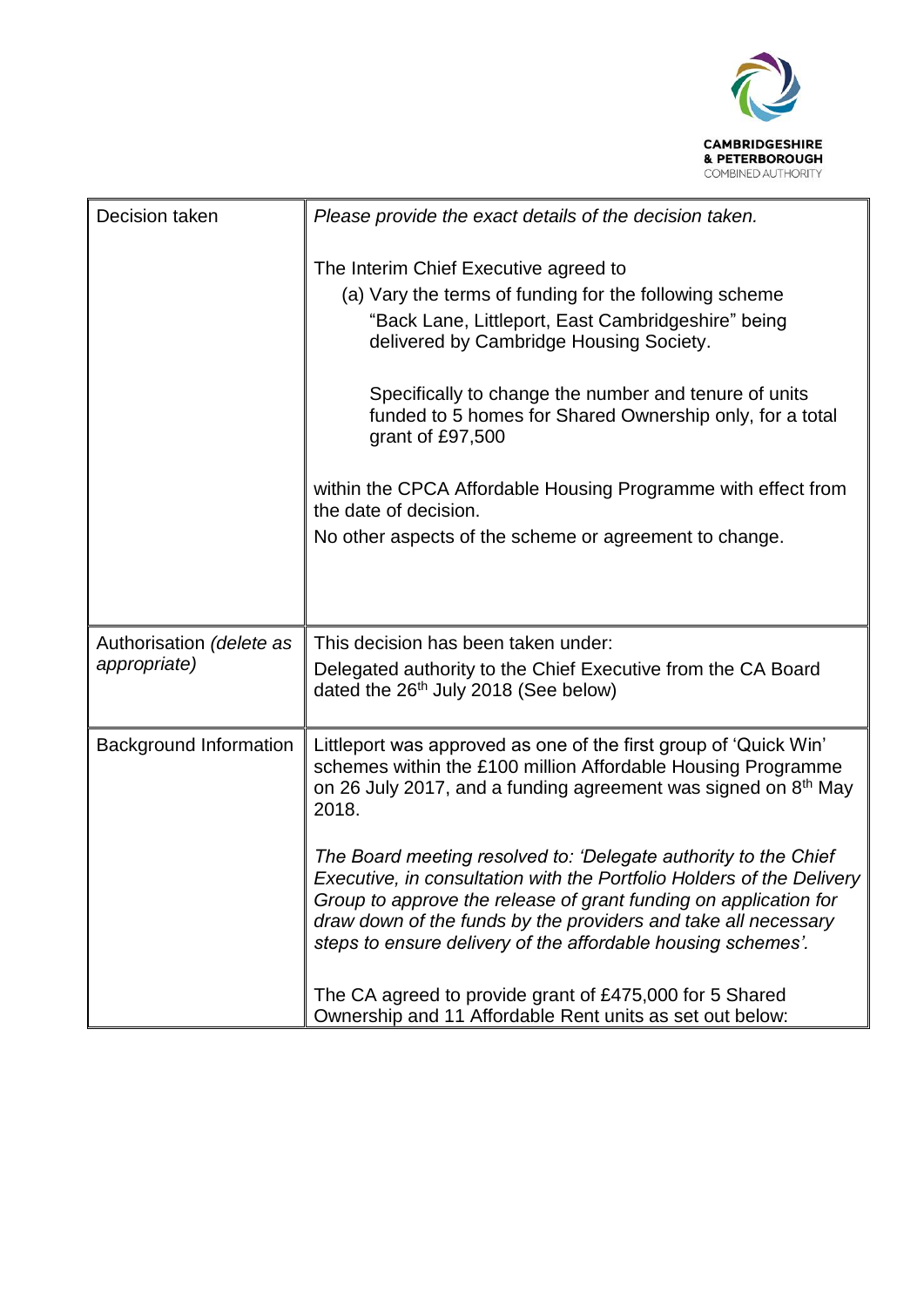

|                                    | Schedule 1 The Project                                                                                                                                                                                                                                                                                                                                                                                                                                                                                            |  |  |
|------------------------------------|-------------------------------------------------------------------------------------------------------------------------------------------------------------------------------------------------------------------------------------------------------------------------------------------------------------------------------------------------------------------------------------------------------------------------------------------------------------------------------------------------------------------|--|--|
|                                    | 11 Affordable Rent Dwellings consisting of:                                                                                                                                                                                                                                                                                                                                                                                                                                                                       |  |  |
|                                    | 8 x 2 bed 4 person houses<br>2 x 3 bed 5 person houses<br>1 x 4 bed 6 person houses                                                                                                                                                                                                                                                                                                                                                                                                                               |  |  |
|                                    | 5 Shared Ownership Dwellings consisting of:                                                                                                                                                                                                                                                                                                                                                                                                                                                                       |  |  |
|                                    | 4 x 2 bed 4 person houses<br>• 1 x 3 bed 5 person houses                                                                                                                                                                                                                                                                                                                                                                                                                                                          |  |  |
|                                    | The scheme started on site in August 2017.                                                                                                                                                                                                                                                                                                                                                                                                                                                                        |  |  |
|                                    | Acquisition and Start on Site were claimed in Summer 2018 once<br>the funding agreement was signed. A total of £332,500 has been<br>paid to the provider to date, with £142,500 remaining payable at<br><b>Practical Completion.</b>                                                                                                                                                                                                                                                                              |  |  |
|                                    | In Autumn 2018 it became apparent that under existing legislation,<br>providers were not able to use the Combined Authority funding to<br>deliver homes for Affordable Rent. The Housing and Development<br>Team has explored a number of options with housing providers<br>impacted by this issue.                                                                                                                                                                                                               |  |  |
|                                    | In the case of this scheme the units are now practically complete<br>and the contractor is keen to hand them over to the provider. The<br>Affordable Rent units have been advertised as such and many<br>allocated to families in East Cambridgeshire. For this reason the<br>11 AR units must remain as such, and the provider has asked to<br>remove them from the CA's programme and seek grant from<br>Homes England instead. The CA can retain the 5 Shared<br>Ownership units, at reduced grant of £97,500. |  |  |
| Alternative options<br>considered. | A change of tenure balance was explored, increasing the number<br>of Shared Ownership units however the provider was reluctant to<br>increase exposure to the sales market at the current time.                                                                                                                                                                                                                                                                                                                   |  |  |
|                                    | The units in question had already been marketed to prospective<br>tenants as Affordable Rent - changing tenure would mean these<br>people would have to find housing elsewhere. This was not<br>acceptable to either the provider or the CA.                                                                                                                                                                                                                                                                      |  |  |